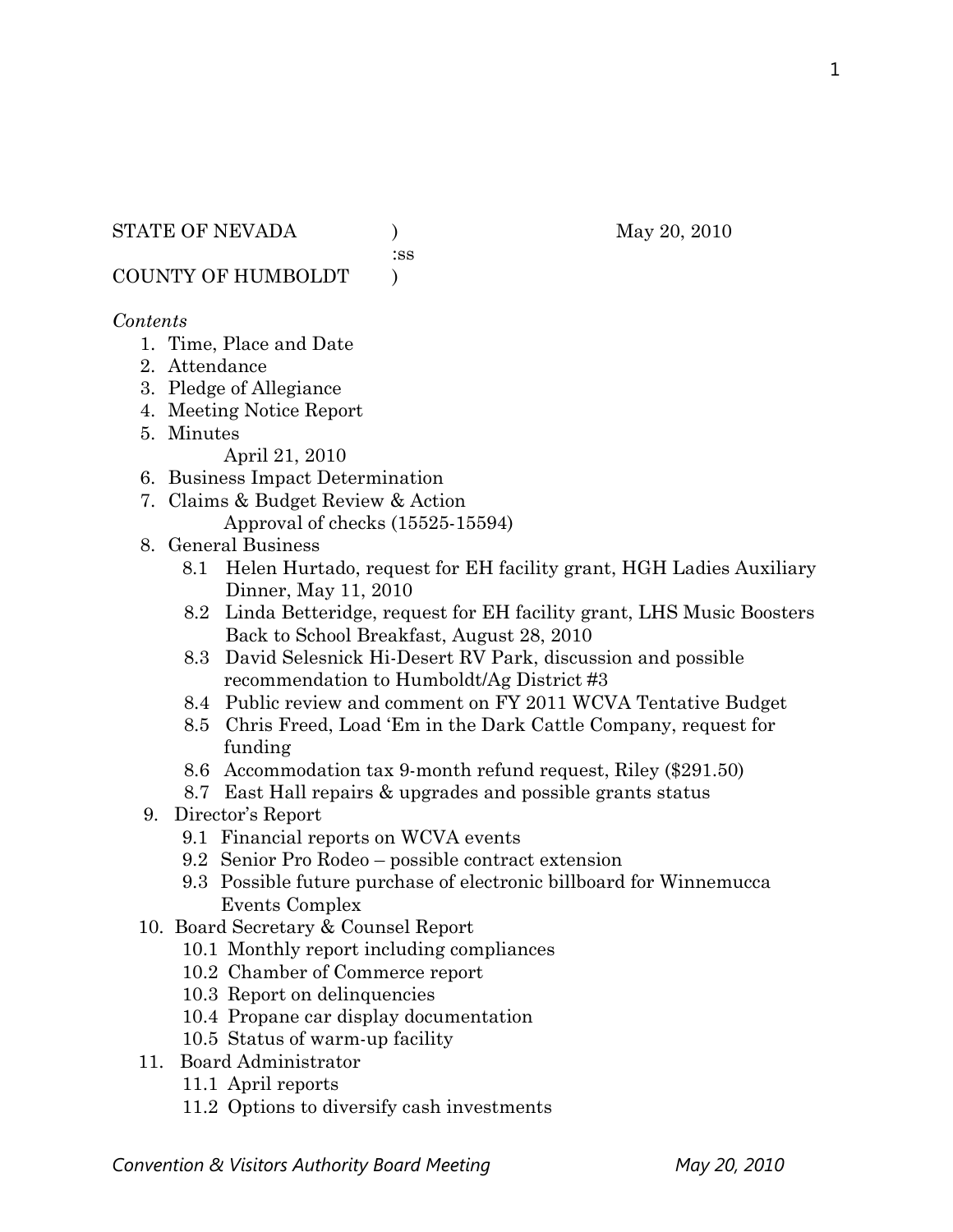- 11.3 Budget Hearing, review and approval of 2010-2011 WCVA Budget (file by June 1)
- 11.4 Adopt 5 year capital improvement plan (file by June 1)
- 11.5 Quarter Economic Survey for 3rd quarter (file by May 17)
- 11.6 Publish annual fiscal report on or before July 1, 2010
- 12. Other Reports
- 13. Next Meeting Date
- 14. Adjournment

# **MINUTES MAY 21, 2010**

- **1. Time, Place and Date.** The Winnemucca Convention and Visitors Authority met in regular session in full conformity with the law at the Winnemucca Convention Center, West Hall, Winnemucca, Nevada at 4:00 pm on Wednesday, May 21, 2010 with Chairman Terry Boyle presiding.
- *2.* **Attendance.** *Convention and Visitors Authority Board Officials Present:*

| Chairman and Hotel Representative         |
|-------------------------------------------|
| Vice Chairman and Business Representative |
| Treasurer and Motel Representative        |
| County Representative                     |
| City Representative                       |
| Secretary and Counsel                     |
| Board Administrator                       |
|                                           |

*Convention and Visitors Authority Board Officials Absent:*  None

| <b>Staff Members Present:</b><br>Kim Petersen<br>Shelly Noble | Director<br>Administrative Clerk |
|---------------------------------------------------------------|----------------------------------|
| Others Present:                                               |                                  |
| Sarah Betteridge                                              | <b>LHS Music Boosters</b>        |
| Linda Betteridge                                              | <b>LHS Music Boosters</b>        |
| John Wells                                                    | Winnemucca RV Park               |
| David Selesnick                                               | Hi-Desert RV Park                |
| Judy Adams                                                    | <b>HGH</b> Ladies Auxiliary      |
| Helen Hurtado                                                 | <b>HGH</b> Ladies Auxiliary      |
|                                                               |                                  |

# **3. Pledge of Allegiance.**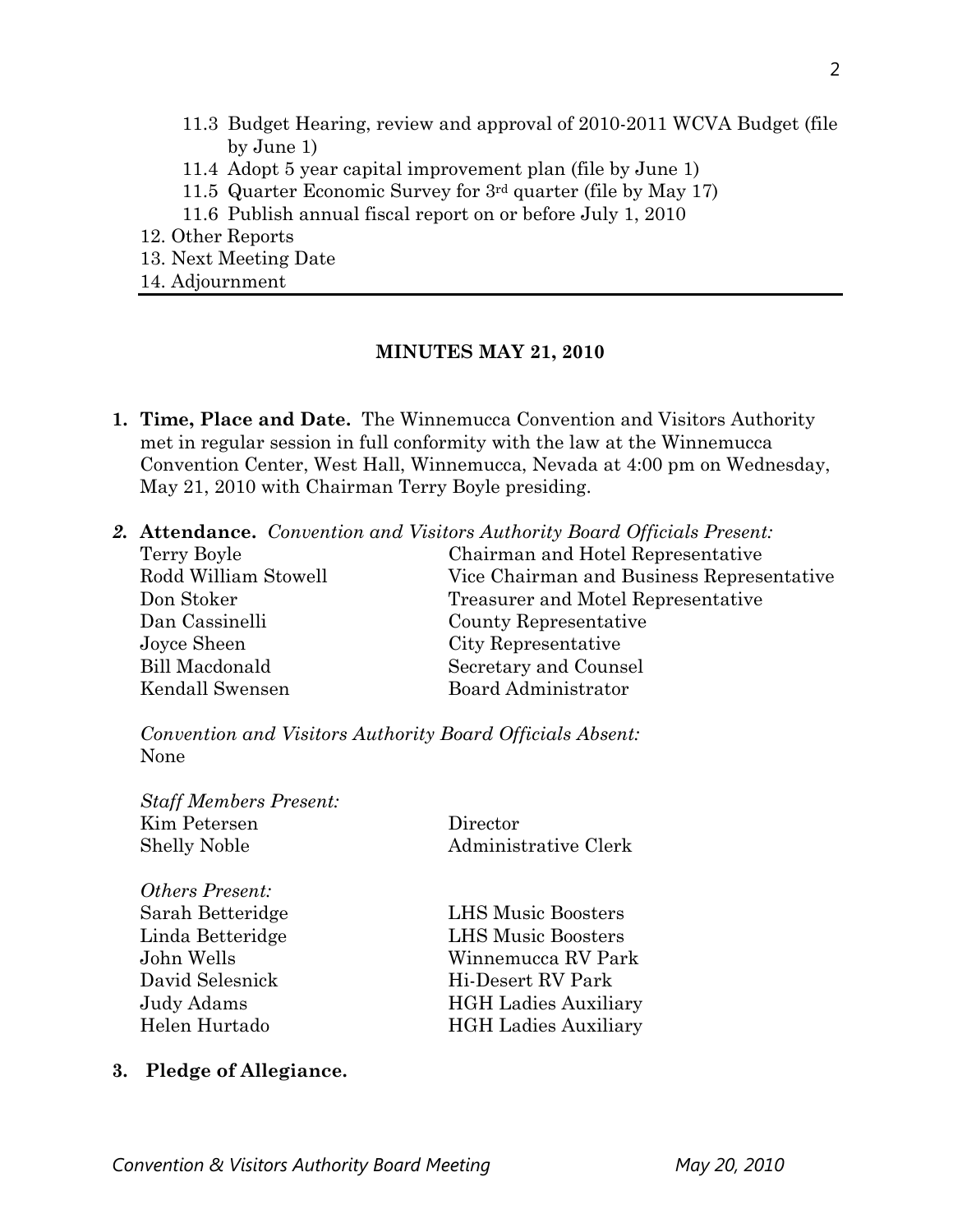### **4. Meeting Notice Report.**

Chairman Boyle reported that notice, including meeting agenda, was posted by Shelly Noble by 9:00 am Monday, May 17, 2010 at Humboldt County Library, Court House, Post Office, City Hall and Convention Center West Hall. No persons have requested mailed notice during the past six months.

#### **5. Minutes.**

Prior meeting minutes of April 21, 2010 were reviewed. *Don Stoker made a motion to accept the minutes of the April 21, 2010 meeting. Motion carried, 4-0. Mr. Cassinelli was not present.* 

- **6. Business Impact Determination.** After review of the May 20, 2010 agenda, *Don Stoker made a motion that no proposed agenda item is likely to impose a direct and significant economic burden on a business or directly restrict formation, operation, or expansion of a business. The motion carried unanimously, 4-0. Mr. Cassinelli was not present.*
- **7. Claims.** The following claims were submitted for payment and approved on May 20, 2010:

CHECK NUMBERS AMOUNT 15525-15594 Nevada State Bank \$167,330.24

*Don Stoker made a motion to approve all claims as submitted. The motion carried unanimously, 5-0. Warrants approved later in the meeting, out of order, when Mr. Cassinelli was present.*

### **8. General Business.**

### **8.1 Helen Hurtado, request for EH facility grant, HGH Ladies Auxiliary Dinner, May 11, 2010**

This request is for the use of the Silver State Room for their annual Dinner and Awards Banquet. This event was held on May 11, 2010. *Terry Boyle made a motion approving a \$175 EH facility grant for the Humboldt General Hospital Ladies Auxiliary Dinner & Banquet on May 11, 2010. HGH Ladies Auxiliary will still be responsible for the other customary Convention Center charges. Motion carried unanimously, 4-0. Mr. Cassinelli was not present.*

### **8.2 Linda Betteridge, request for EH facility grant, LHS Music Boosters Back to School Breakfast, August 28, 2010**

The LHS Music Boosters have been active in raising funds which make it possible for Lowry musicians to perform and attend competitions throughout the school year. They also provide scholarships to Lowry students involved in the music program. This breakfast is another event they would like to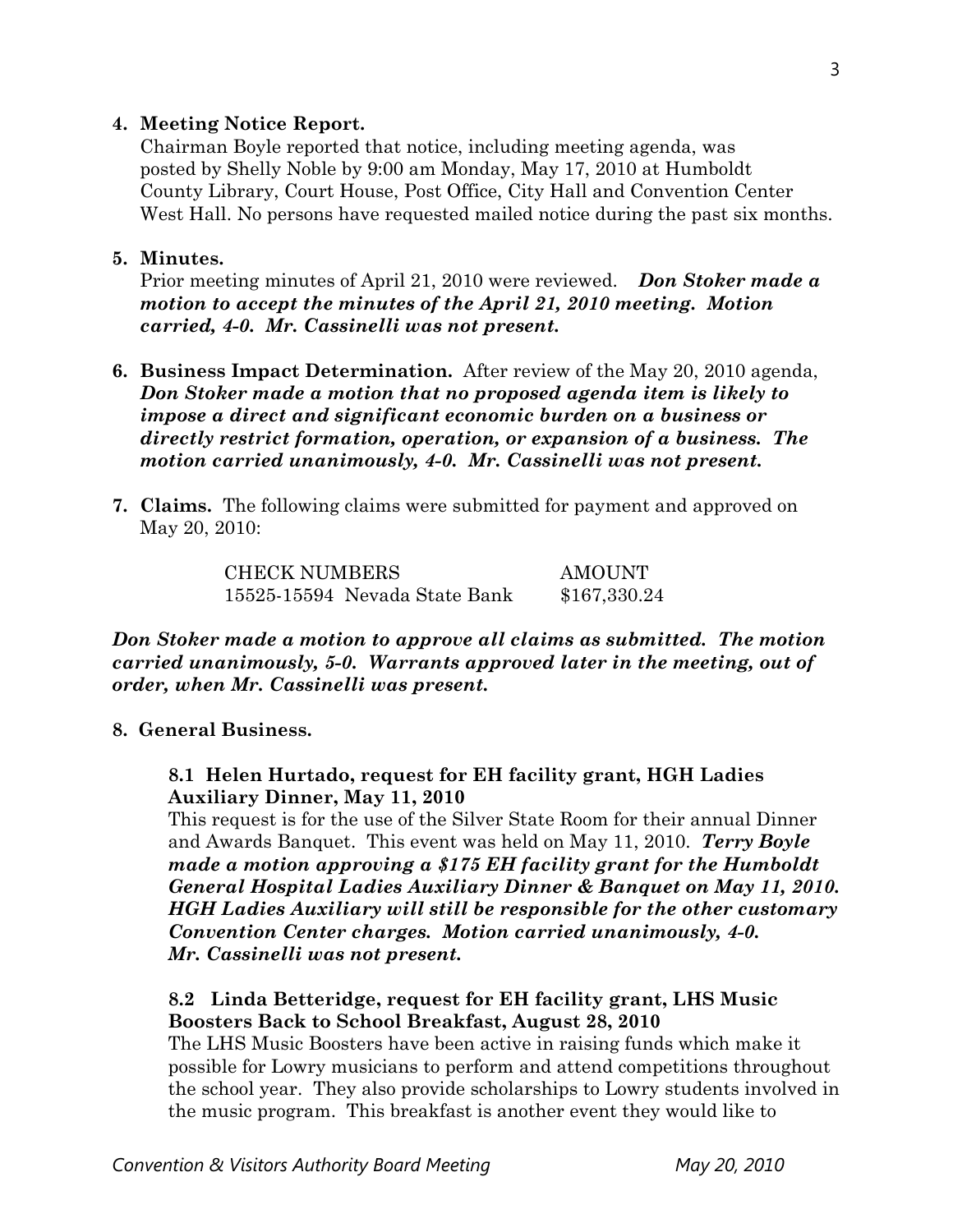sponsor and are requesting the use of the Comstock Room and kitchen on August 28, 2010. *Don Stoker made a motion to approve a \$400 facility grant (\$250 for Comstock Room, \$150 for kitchen) in the East Hall of the Convention Center for the LHS Music Boosters Back to School Breakfast on August 28, 2010. LHS Music Boosters are still responsible for the usual deposit and other customary Convention Center charges. Motion carried unanimously, 4-0. Mr. Cassinelli was not present.* 

# **8.3 David Selesnick, Hi-Desert RV Park, discussion and possible recommendation to Humboldt County/Ag District #3.** *Mr. Cassinelli was present.*

Bill received a letter from Mr. Selesnick explaining his perception that the WEC campground is in competition with his property and he is unhappy about this. A copy of this letter, and Bill's response, were included in Bill's packet to board members. Mr. Selesnick states that he watches the occupancy of the WEC campground closely, since he feels that we are taking business from his RV park. It was Mr. Selesnick's understanding that this campground would be available only to those people participating in our events and the majority of those would be horse trailers. He was also unhappy that the Good Sam event last fall was held at the Winnemucca Events Complex even though his park is a Good Sam Park with an excellent rating. Kim explained that this campground was built and made available to attract participants and spectators to events held at the Winnemucca Events Complex. For some events it's a requirement since these people will not stay away from their animals. These events make a significant financial impact on the community in and around Winnemucca. Kim explained that this facility is essential to keeping these events returning to our community. There is a large sign at the entrance to the WEC facility explaining our policy and promoting the two nearby RV parks, Hi-Desert RV Park and Winnemucca RV Park, and the additional amenities that they provide. The Good Sam event was held at the WEC because this group wanted to be together and the area parks could not accommodate them. However, there was some overflow of Good Sam campers to the two nearby RV parks. Mr. Cassinelli pointed out that this facility is not operated or owned by the WCVA. It is a county facility and so if Mr. Selesnick has complaints or issues regarding its operation, he needs to go before the Ag District #3 Board and/or the Humboldt County Commissioners. Mr. Selesnick stated that he would make a request to be placed on a future commission agenda. Another item that Mr. Selesnick wanted to discuss was the room tax requirement of mobile home parks that allow RVs to rent space. How does the WCVA define "transient" when determining who is required to collect and pay room tax? After much discussion it was agreed by the WCVA Board that if an RV can immediately connect to power and water when parking in a designated site, it will be required to pay room tax in addition to space rent.

**Convention & Visitors Authority Board Meeting May 20, 2010** May 20, 2010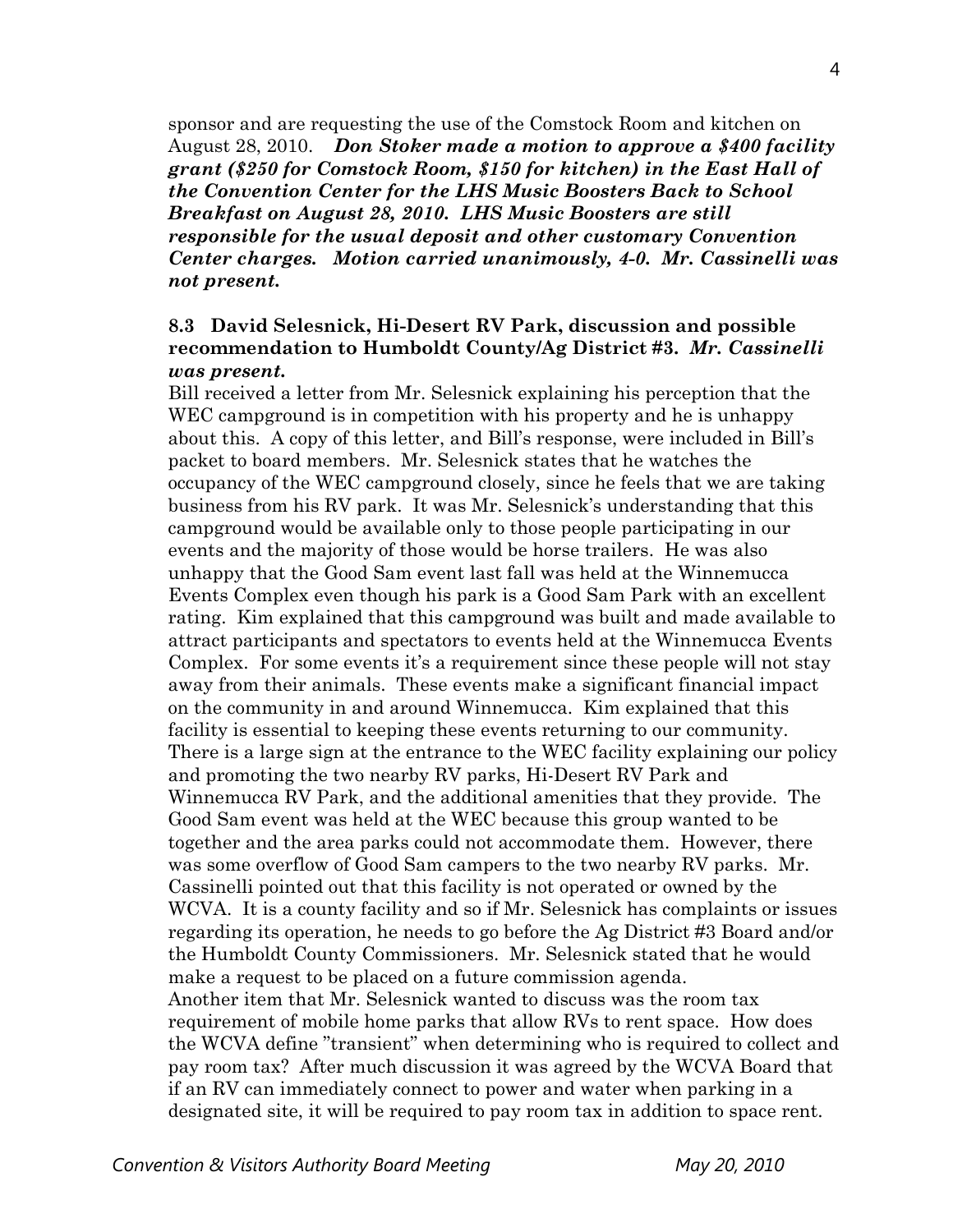If these RVs must contact the power and/or gas companies and the city in order to get power and water, and so receive a monthly bill from these entities, then they are exempt from room tax since they are considered a permanent residence. Kim will draft a follow-up letter to the mobile home parks making this distinction.

After Mr. Selesnick was done speaking, John Wells, the owner and operator of the Winnemucca RV Park asked if he could comment. Mr. Wells does not consider the WEC camping facility to be in competition with his property. He does not want to accommodate people with horse trailers plus he offers WIFI, cable, sewer, etc. at each individual site (Hi-Desert also offers these conveniences). These things are not offered at the WEC facility. He feels that he benefits from our events since there are a lot of people that want a park with grass, trees, and the additional amenities. Mr. Wells agreed to go to the County Commission meeting when Mr. Selesnick appears on the agenda so that he can give his opposing views.

Also, the WCVA will need to agendize this commission meeting in case there is a WCVA quorum present to hear this information.

**8.4 Public review and comment on FY 2011 WCVA Tentative Budget**  There was no public comment on the FY 2011 WCVA Tentative Budget.

*Mr. Cassinelli left meeting to attend another meeting at the Convention Center.* 

# **8.5 Chris Freed, Load 'Em in the Dark Cattle Company, request for funding**

When Mr. Freed made a request to be placed on the agenda he did not let Kim know what he wanted to discuss. Today he contacted Kim to let him know that he is transferring control of the USTRC Finals in August to the USTRC organization. *Rodd William Stowell made a motion recognizing the funding for the USTRC Finals to be held on August 26-28, 2010 at the Winnemucca Events Complex will now go to the USTRC organization. All future Cooperative Funding requests and event information will come from USTRC. Motion carried unanimously, 4-0. Mr. Cassinelli was not present.* 

**8.6 Accommodation tax 9-month refund request, Riley (\$291.50)**  Michelle Riley (\$291.50) has submitted receipts and the proper paperwork to receive this room tax rebate. *Terry Boyle made a motion to approve the 9-month accommodation tax refund for Michelle Riley. Motion carried unanimously, 4-0. Mr. Cassinelli was not present.* 

# **8.7 East Hall repairs & upgrades**

Allen and his crew have been working hard to complete the work on the boiler in the East Hall. They hope to be done in the next couple of weeks.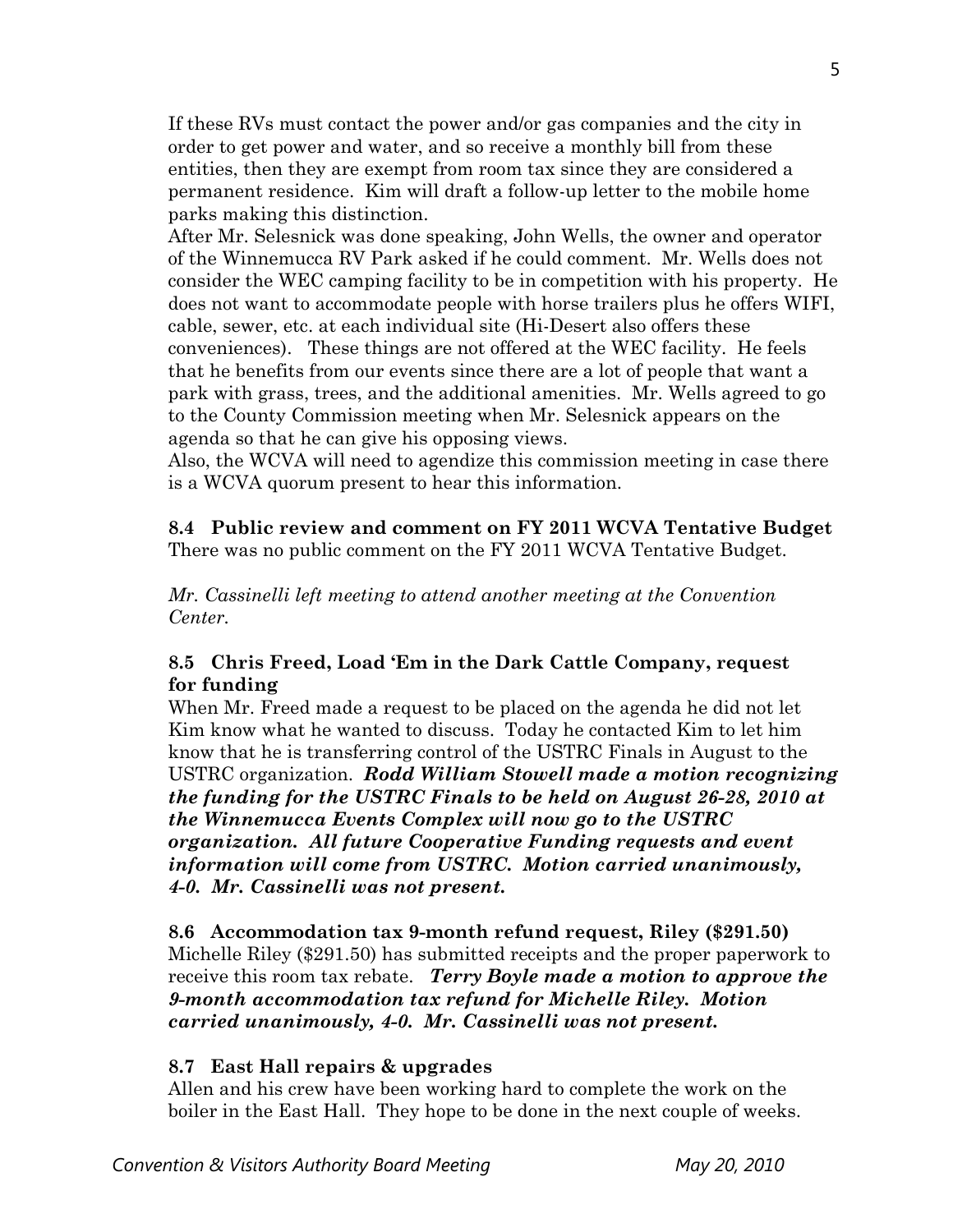### **9. Director's Report.**

### **9.1 Financial reports on WCVA events**

The financial reports from the Tri-County Fair and Ranch Hand Rodeo were included in the board packets for review.

#### **9.2 Senior Pro Rodeo Finals – possible contract extension**

Kim wrote a letter to John South, General Manager of the Senior Pro Rodeo Finals. In it he outlined our proposal for their 2012 event. A copy of this letter was included in the board packets. To date, we have not had any response.

# **9.3 Possible future purchase of electronic billboard for Winnemucca Events Complex**

Kim would like this board to consider purchasing an electronic billboard that would be placed along I-80 near the Winnemucca Events Complex. This board could promote our events and would be seen by thousands of cars each day. He will bring a proposal to this board at a later date.

# **10. Secretary & Counsel, Monthly Report.**

#### **10.1 Monthly report including compliances**

Bill presented his report for May.

# **10.2 Chamber of Commerce report**

This is included in Bill's packet.

#### **10.3 Report on delinquencies**

This is included in Bill's packet.

#### **10.4 Propane car display documentation** No report.

**10.5 Status of warm-up facility**  No report.

**10.6 WRRA status update**  No report.

#### **11. Board Administrator.**

# **11.1 April financial reports**

Room taxes for April were up compared to last year.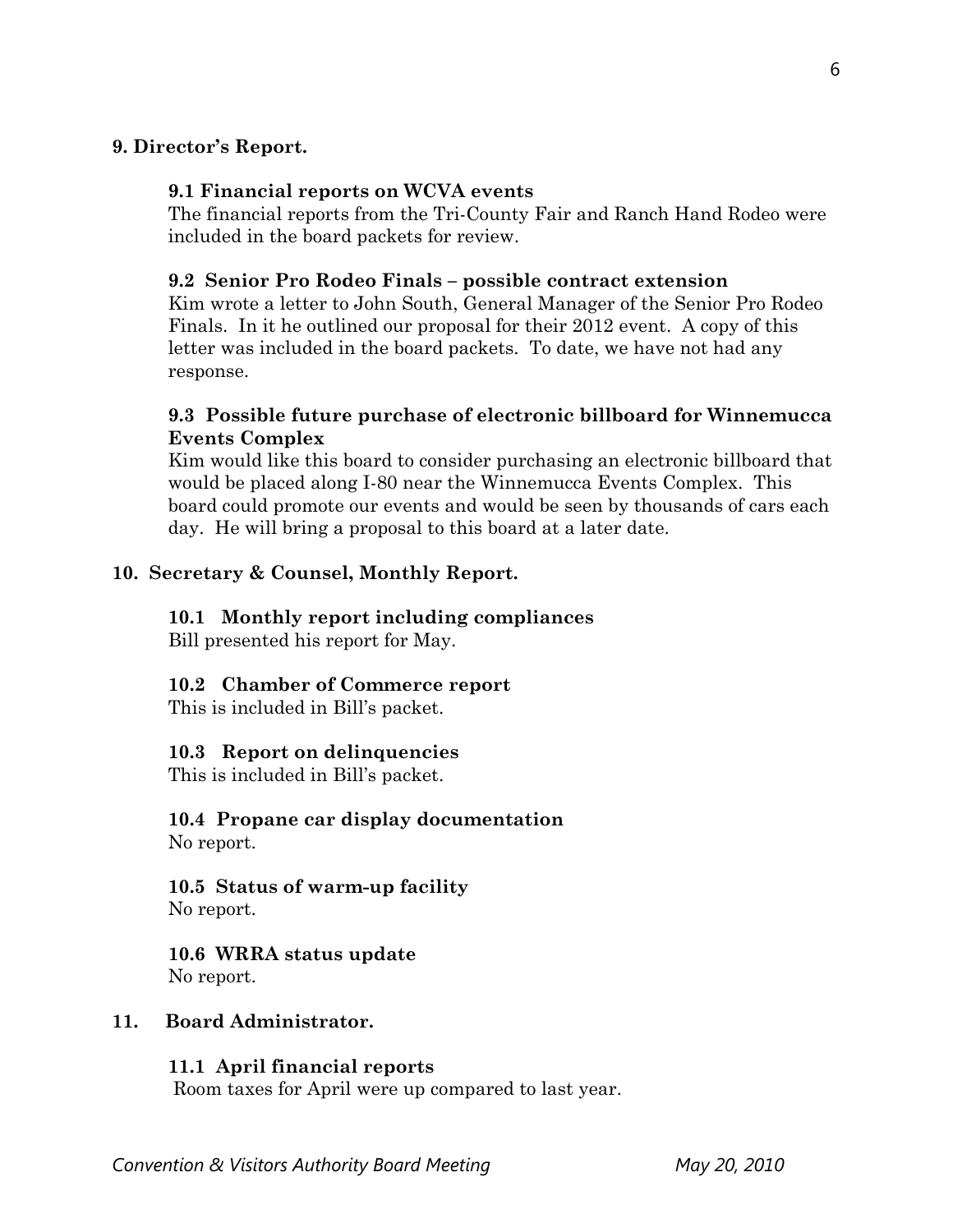# **11.2 Options to diversify cash investments**

Kendall is still collecting information from area banks. At this time, to get the best rate we would have to tie up our funds for 6 months to two years. But even options ranging from 6 months to a year have an interest rate that is double to what we are currently receiving from the LGIP.

# **11.3 Budget Hearing, review and approval of 2010-2011 WCVA Final Budget**

Kendall made only a couple of minor changes to the Tentative Budget for the Final Budget. The previous budget did not account for the 2% increase to room tax that we will be collecting beginning July 2010. 1% will go to the county for expenses related to the Winnemucca Events Complex. The remaining 1% will go to WCVA. Since there were no public comments on the FY 2011 WCVA Tentative Budget, *Joyce Sheen made a motion approving the FY 2011 WCVA Final Budget as presented. Motion carried unanimously, 5-0.* 

# **11.4 Adopt 5 year capital improvement plan**

Kendall presented a handout to this board outlining the WCVA 5 year capital improvement plan. There is one correction to be made on page 2. The purchase of chairs is listed for the East Hall. That should be corrected to read Convention Center. *Joyce Sheen made a motion approving the WCVA 5 year capital improvement plan with the correction noted above. Motion carried unanimously, 5-0.* 

**11.5 Quarter Economic Survey for 3rd quarter (file by May 17)**  This survey has been completed and filed.

# **11.6 Publish annual fiscal report on or before July 1, 2010**

Kendall will complete this report at the end of the month.

# **12. Other reports.**

# **12.1 Scott billboard**

Don asked about the status of the Scott Shady Court billboard on the parcel next to the fairgrounds that the county purchased last year. It is in poor condition and needs to be repaired or removed. At the very least, the Scott name and business need to be painted over. Kim has received a bid to upgrade it with new vinyl. He submitted this to the county but, so far, there has been no action taken. Kim will check into this again and report back next month.

# **12.2 Shooting Park Grand Opening**

Don reminded everyone of the Grand Opening of the Shooting Park on June 6th from 10 am to 2 pm.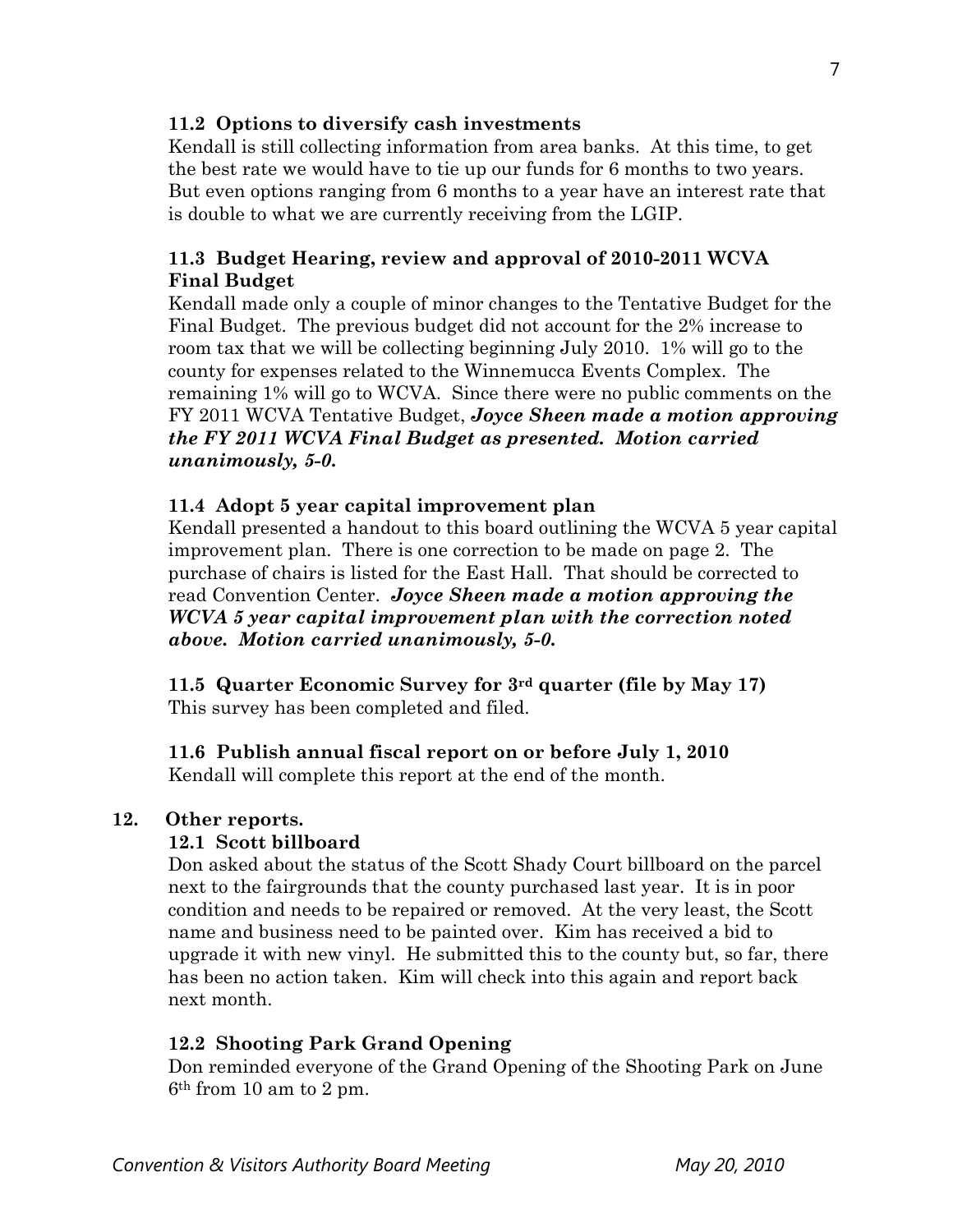# **13. Regular Business. Next Meeting. The Board confirmed the next regular meeting date of Wednesday, June 16, 2010, 4:00 pm.**

# **14. Adjourn.** *Don Stoker made a motion to adjourn this meeting. Motion carried unanimously, 4-0. Mr. Cassinelli was not present.*

The meeting was adjourned at 6:30 pm to the next regular meeting, or to the earlier call of the Chairman or to the call of any three (3) members of the Board on three (3) working days notice.

Respectfully submitted,

Shelly Noble

APPROVED ON \_\_\_\_\_\_\_\_\_\_\_\_\_\_\_\_\_\_\_\_\_\_\_\_\_\_\_\_, 2010

As written\_\_\_\_\_\_\_\_\_\_\_\_\_\_\_

As corrected  $\qquad \qquad \qquad$ Winnemucca Convention & Visitors Authority Board

Hotel Representative

\_\_\_\_\_\_\_\_\_\_\_\_\_\_\_\_\_\_\_\_\_\_\_\_\_\_\_\_\_\_\_\_ \_\_\_\_\_\_\_\_\_\_\_\_\_\_\_\_\_\_\_\_\_\_\_\_\_\_\_\_\_ TERRY BOYLE RODD WILLIAM STOWELL Chairman and Vice Chairman and Business Representative

\_\_\_\_\_\_\_\_\_ \_ \_\_\_\_\_\_\_\_\_\_\_\_\_\_\_ \_\_\_\_\_\_\_\_ \_\_\_\_\_\_\_\_\_\_\_\_\_\_\_\_\_ DON STOKER JOYCE SHEEN Treasurer and Motel Representative City Representative